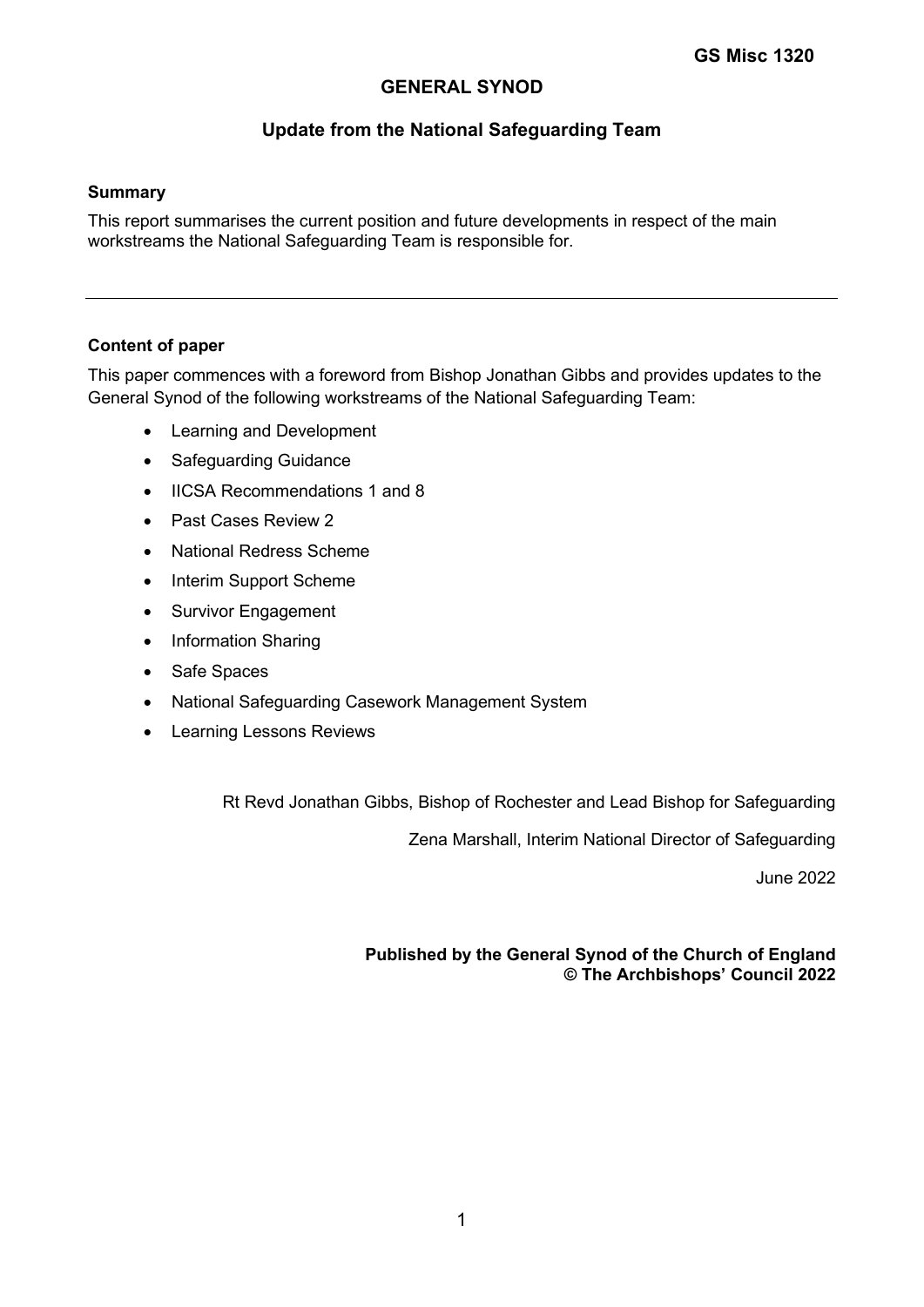## **1. Foreword and introduction from Bishop Jonathan**

- 1.1. The main body of this report will cover the work-streams currently being undertaken by the National Safeguarding Team. The purpose of this introduction is to set this work within he broader context of safeguarding in the Church of England by reflecting on a number of questions, including: Where have we come from? Where are we trying to get to? Why does everything seem so difficult? Finally, how can we best move forward? I offer these reflections after almost two and a half years in the role of Lead Bishop for Safeguarding and as I prepare to hand on this role to someone else early in 2023.
- 1.2. *Where have we come from?* Over the last few years, the Church of England has been forced to face up to the awful failures that have been highlighted by IICSA and other reports at both national and local levels. The Church, both corporately and in the actions of its leaders, all too often betrayed the very people it was supposed to nurture and protect, by failing to prevent abuse and to respond compassionately and effectively when abuse was disclosed. There was a massive collective failure to understand the reality of abuse and this was exacerbated by the actions of individuals who were often more concerned to protect reputations than to care for victims and survivors. We are still dealing with that legacy, with the hurt and suffering that it caused and with the need to find the best way to provide redress to victims and survivors.
- 1.3. At the same time, much has been done to try both to improve the Church's response to safeguarding concerns and disclosures of abuse. There has been a significant increase in the amount of resource that has been put into safeguarding at national and diocesan levels, and clergy and parishes overall are now much more aware of what is required to ensure good safeguarding locally. Training has been updated and expanded to improve the quality of safeguarding at every level. I am very aware of how much time and effort this has required and am enormously grateful for the commitment of people at every level of the Church's life to this vital task.
- 1.4. *Where are we trying to get to?* All of this is happening because we all share the desire to see our Church and our churches become the safest and healthiest possible communities, where every single person is nurtured and protected, enabling them to experience the love of God and the fullness of life that Jesus came to bring. We also want to ensure that those who have been abused receive compassionate care and appropriate redress. These are the shared goals of us all, and especially of those who seek to serve the Church locally and nationally in the work of safeguarding.
- 1.5. *Why does everything seem so difficult?* Nevertheless, we recognise that there remain a number of significant challenges still to be addressed, including the following:

1.5.1. The experience of people who disclose abuse or safeguarding concerns is still not always what it should be, including how they are supported through the difficult process of reporting abuse or concerns. New guidance has been issued about this, but it is not consistently embedded within the life of our Church. In addition, proper redress for past wrongs is not yet in place. These collective failures and omissions on our part continue to compound the trauma of victims and survivors.

1.5.2. The experience of those who are the subject of allegations and concerns is also still not consistently as good as it should be. In part, this relates to how well existing guidance is followed at a local level. It is also connected to the operation of other processes, such as the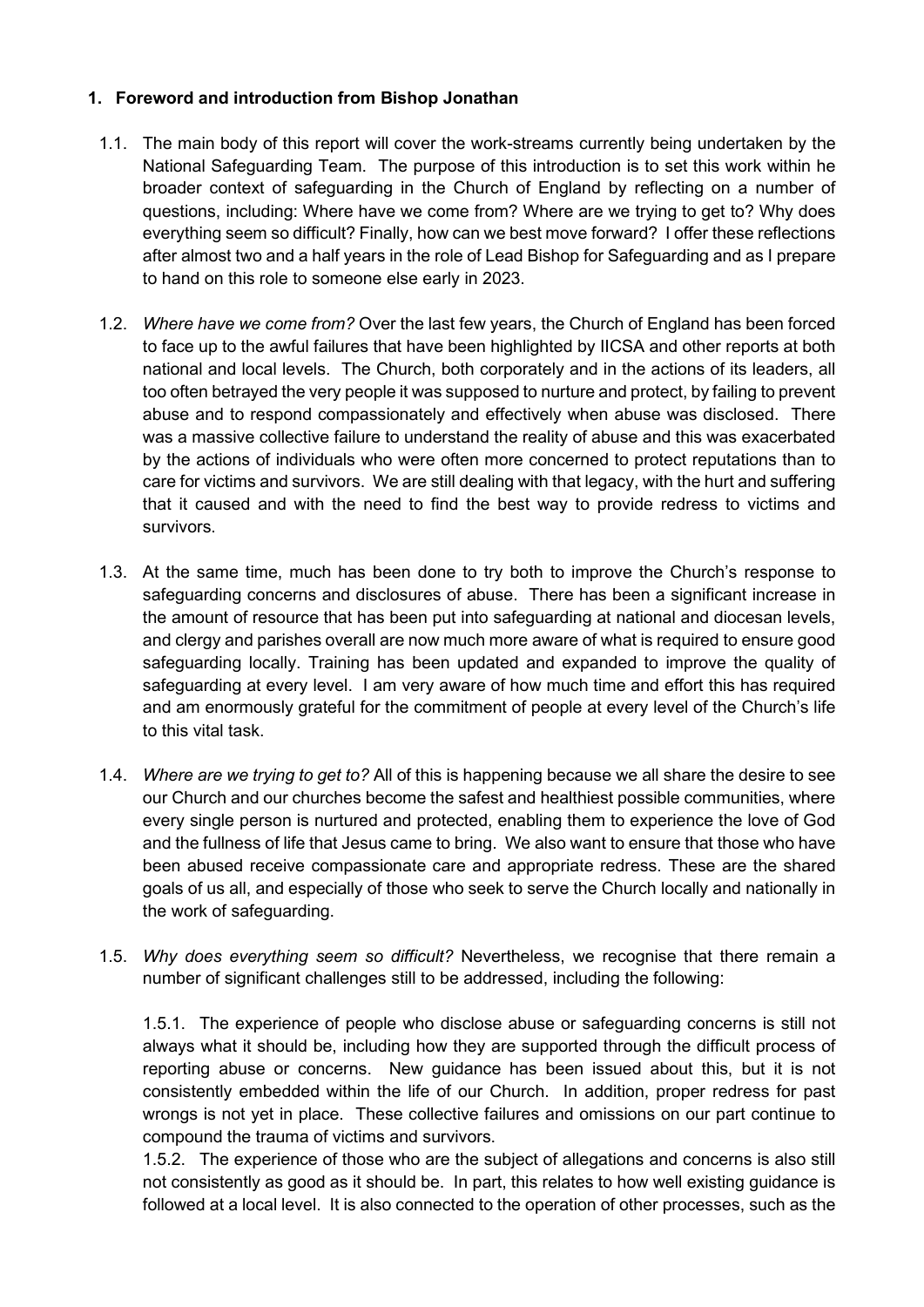Clergy Discipline Measure, and the NST is contributing to the review of these. Again, we need to recognise that this can be deeply traumatising for those affected.

- 1.6. *How can we best move forward?* These issues combined with the failures of the past, inevitably mean that the whole atmosphere around safeguarding is often highly charged, and this can result in people quite understandably expressing their concerns in very strong and emotionally powerful terms. When people have been abused, when they feel betrayed, when they are fearful and angry, then it is only natural that this should be expressed in how they speak and act. We need to recognise and understand that, and to learn to respond accordingly with care and compassion, rather than simply react to people's anger and pain. The most important thing that can help us to learn how to respond more appropriately is for us to listen to the experience of victims and survivors, and to allow their experience to shape how we do things. In other words, we need to become more trauma-aware, to allow our response individually, and collectively to become more trauma-informed.
- 1.7. One aspect of this, helpfully explored by Carla Grosch-Miller in her book "Trauma and Pastoral Care" (Canterbury Press, 2021) is to recognise the path that those who have experienced trauma often travel. *(The book deals particularly with the experience of collective trauma, such as the Coronavirus pandemic – see diagram below).*



This process can begin with a response of denial to the experience of trauma and an attempt to "sort things out" quickly. Eventually, however, the reality of the experience begins to hit home and a time of disillusionment and anger can follow. Only once the full reality of the trauma has been accepted can there be any possibility of rebuilding and restoration, but where this does happen then there can be a slow move towards a new and different future.

1.8. I believe that the Church of England is going through (and needs to go through) a process something like this. We have had to face up to the horror of abuse in our midst, and have responded with both denial and a commitment to "sort things out quickly". However, the reality is more deep-seated and it will take much longer than we hoped to bring about both healing and lasting change. I believe we are at the moment working our way through a period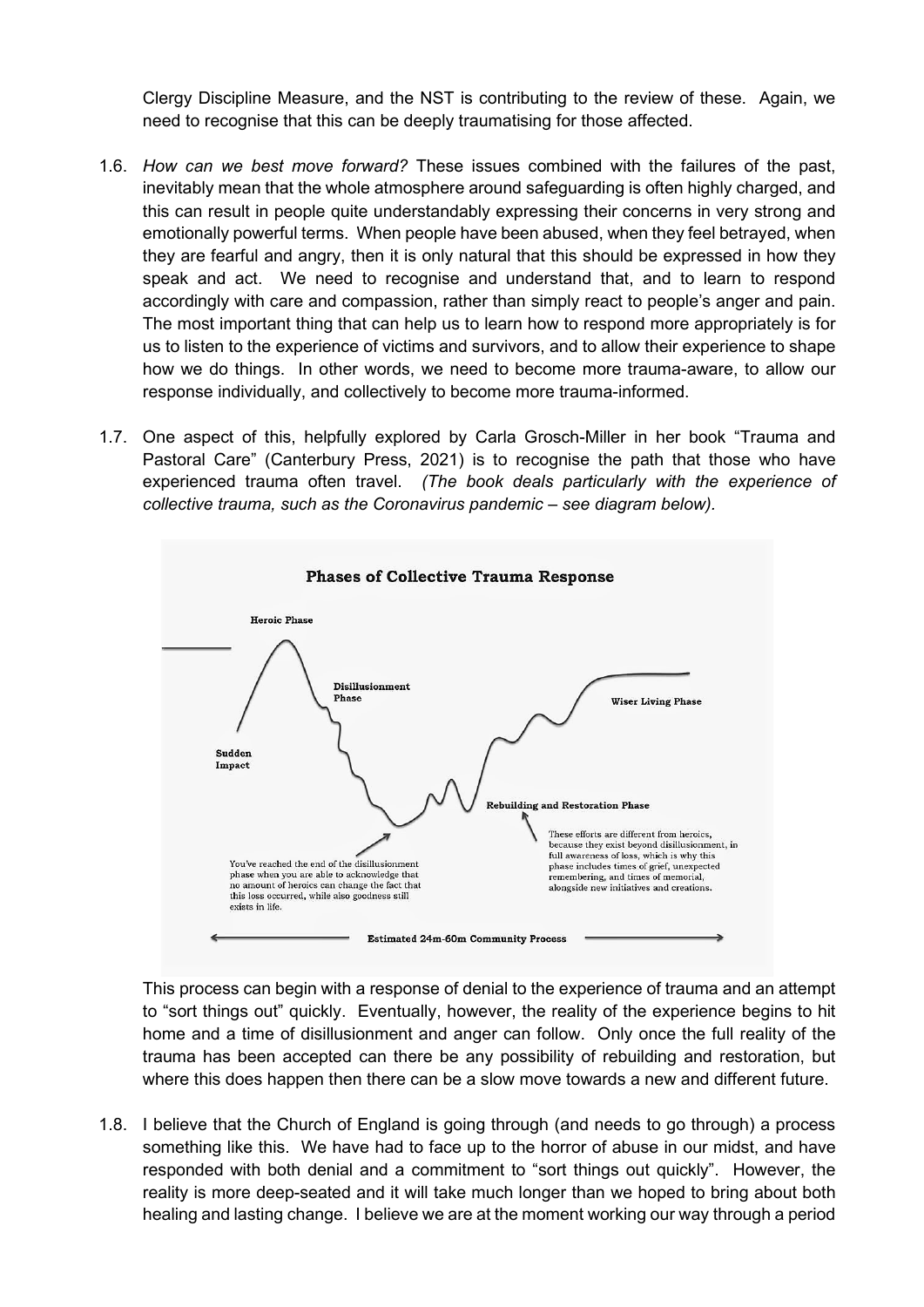of anger and disillusionment, as well as one of change and development. That is painful and difficult, but it is also inevitable and necessary, as we deal with the past and prepare for a new and better future. We must keep going, recognising that there will be mistakes and setbacks along the way but above all remaining committed to the task of making the Church of England as safe and healthy a place as it can be for every single person, made in God's image and infinitely loved by the One who made us. I would ask you to read the rest of this report, and to engage with the work it describes, in that same spirit.

### **2. Learning and Development**

- 2.1. The *Safeguarding Learning and Development Framework 2021* was approved by the National Safeguarding Steering Group, and published, in April 2021. The expectation of Church bodies was that the Framework would be fully implemented by January 2022. The Framework can be found on the E-Manual in the safeguarding section of the Church's website.
- 2.2. Safeguarding learning and development has reached a point of stability. The focus of the National Safeguarding Team (NST) in this area for the coming year is on ensuring consolidation of learning, reviewing implementation, and gathering feedback on the impact that the various pathways within the Framework are having. A national survey is being prepared to be sent to all dioceses and cathedrals to gather information on the Framework's implementation covering all pathways delivered within these Church bodies. The Senior Leadership Safeguarding Pathway (SLSP) is being evaluated, in greater depth, separately.
- 2.3. Whilst most safeguarding learning pathways are on-line or delivered locally by dioceses, the NST's delivery of safeguarding learning continues to focus upon the Senior Leadership Safeguarding Pathway which is delivered to the senior leadership teams of dioceses, cathedrals and other Church bodies. Delivery of this Pathway started in May 2021, with all cohorts finishing the Pathway by the end of 2022. In addition, the NST is delivering the *Link Person Pathway*, *Support Person Pathway* and the specific Senior Leadership Pathway for Diocesan Directors of Ordinands and Assistant Diocesan Directors of Ordinands.
- 2.4. An important development in November 2021 was the introduction of the Domestic Abuse pathway to help promote a positive response to domestic abuse both within the Church itself and communities served.
- 2.5. The National Safeguarding Team continues to receive very positive feedback in relation to the pathways within the Safeguarding Learning and Development Framework. Often, reflections from participants on the *Leadership Pathway* in particular are shared with us as examples of how impactful and thought provoking the Pathway has been for participants.
- 2.6. Work is also progressing on the roll out of the *Professional Development and Advanced Safeguarding Learning Programme.* To date this has been aimed primarily at safeguarding professionals within the Church and has comprised learning events on:
	- facilitation skills for diocesan safeguarding trainers
	- developing trauma informed practice
	- spiritual abuse and healthy cultures.

All have been delivered by national experts in their fields.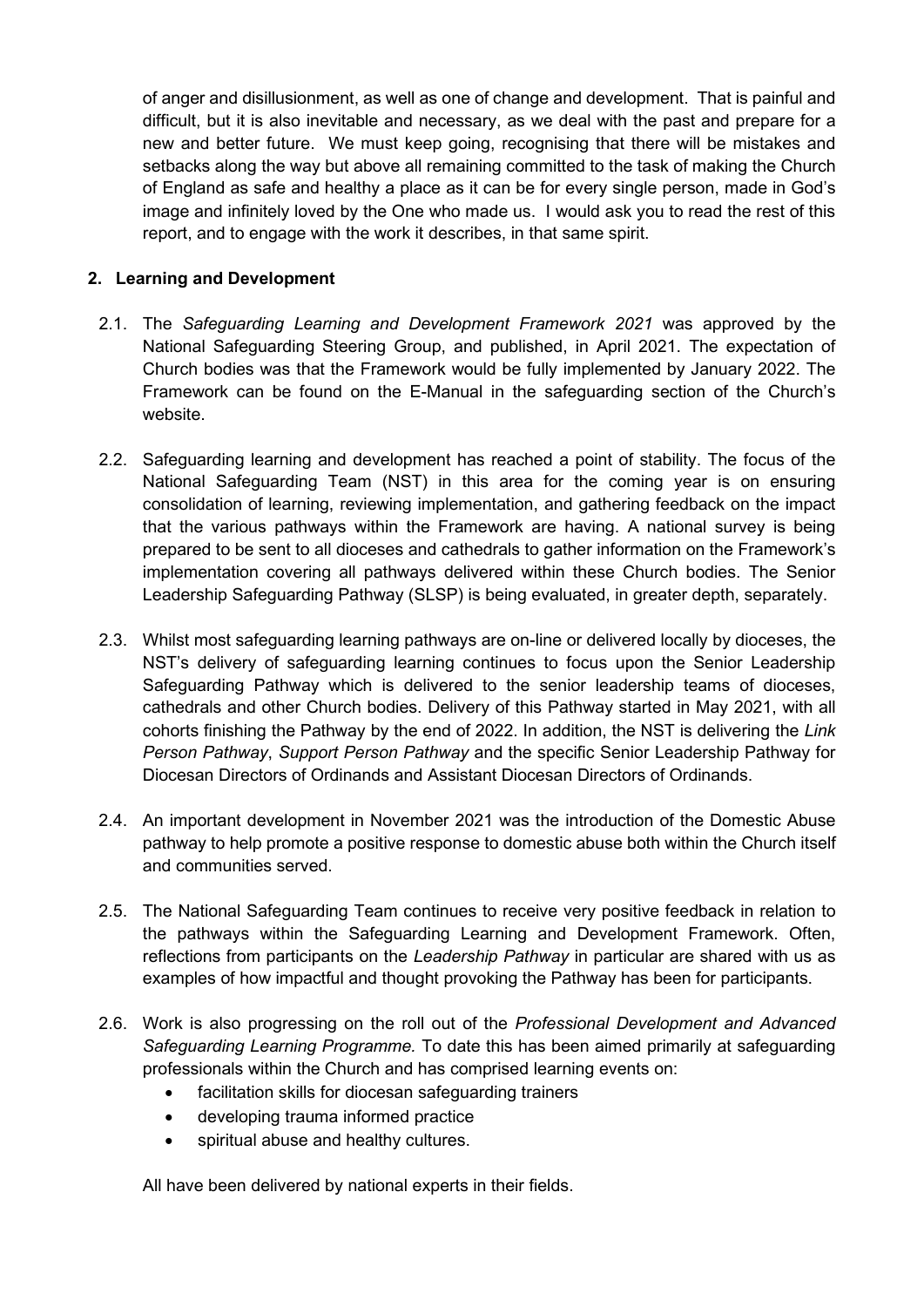- 2.7. The focus for the remainder of the year is on the delivery of an offer to members of the wider Church who wish to enhance their safeguarding understanding and skills alongside their safeguarding colleagues. Upcoming events include *working with and responding to trauma*, and *identifying and responding to grooming*, both being delivered in June and July 2022. In the remainder of 2022, there will also be sessions on:
	- What is and how can we use motivational interviewing?
	- Creating a dialogue with survivors.
	- Forgiveness.
	- Challenging conversations.
	- Safe-Uncertainty" in safeguarding.

## **3. Safeguarding Guidance**

Work continues to support dioceses, cathedrals and other Church bodies in their embedding of recent House of Bishops' Safeguarding Guidance.

### *3.1. Safer Recruitment and People Management*

This Guidance was approved by the NSSG in April 2021, and came into effect in January 2022. Work will commence later this year to evaluate how well this Guidance is being implemented, and how well the implementation programme worked.

### *3.2. Responding Well to Victims and Survivors of Abuse*

This Guidance was approved by the NSSG in September 2021 and came into effect in April 2022. Work is underway to support the implementation of the Guidance, including the development of a range of materials that dioceses and other Church bodies can use, and models of good practice. A base-line position will be established this year so that progress with implementation can be evaluated after a further 12 months.

## *3.3. Safeguarding Children, Young People and Vulnerable Adults*

This was approved by the House of Bishops in December 2021. The implementation of this Guidance has been supported by the delivery of a comprehensive learning pathway on spiritual abuse and healthy cultures.

3.4. Moving forward, new safeguarding policies will take the form of Safeguarding Codes of Practice following the introduction of the Safeguarding (Code of Practice) Measure 2021. This amended the Safeguarding and Clergy Discipline Measure 2016. The 2021 Measure replaces the duty under the 2016 Measure to have due regard to safeguarding guidance with provision for a safeguarding code (or codes) of practice. A code may impose requirements on relevant persons as well as giving advice to them.

## During 2022/23 the priorities will be:

- *Managing Risk*
- *Learning Lessons Case Reviews*
- Revision of *Responding to, assessing and managing safeguarding concerns or allegations against Church officers.*
- Revision of the *Safeguarding in Religious Communities* guidance.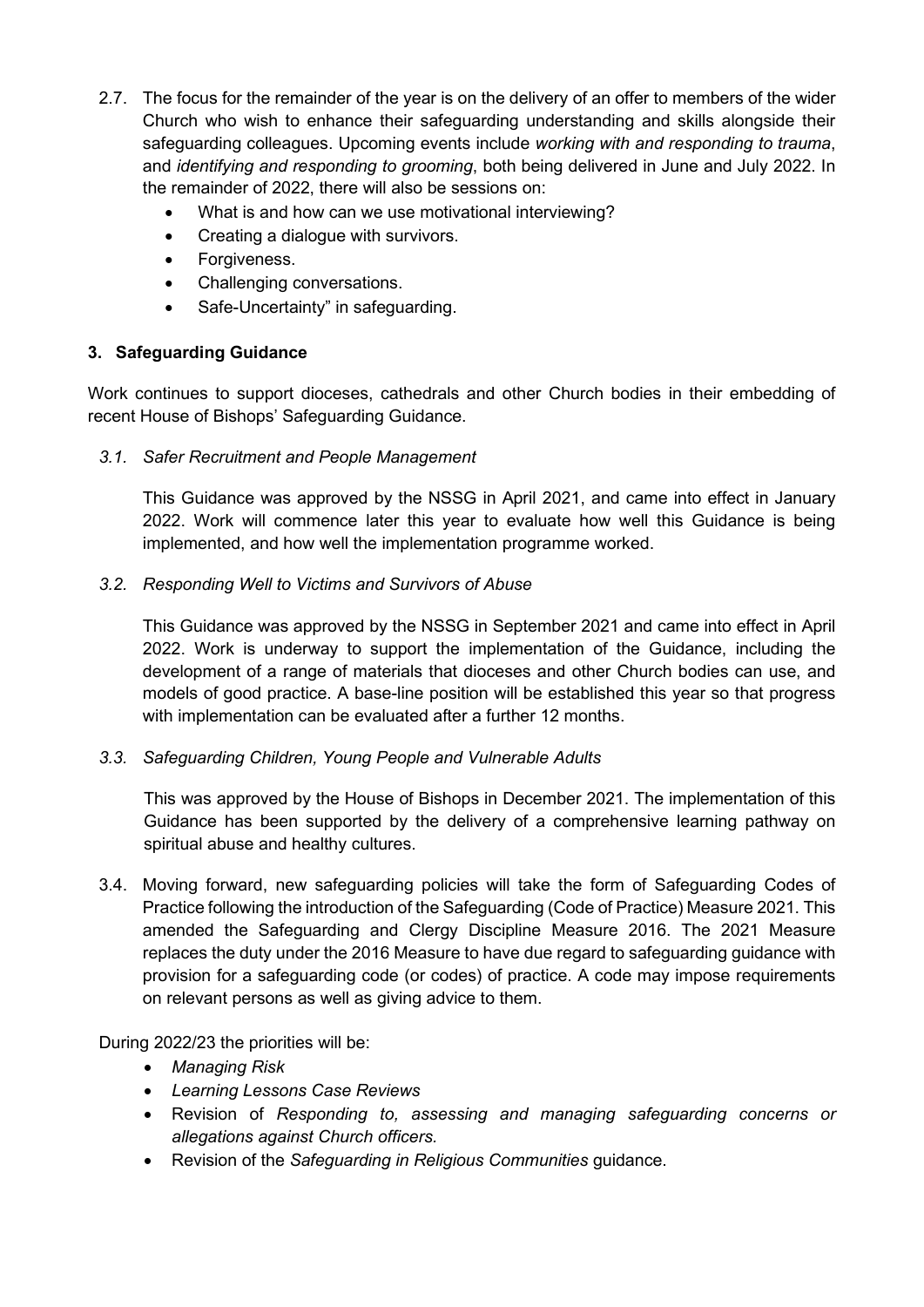### **4. IICSA Recommendations 1 and 8**

- 4.1. **IICSA Recommendation 1** stated that the Diocesan Safeguarding Advisor role should be become an Officer role with greater authority for decision making on safeguarding matters. (Please refer to the separate papers GS 2269 AC42 – First Consideration – July 2022 and GS 2269X AC42 Explanatory Notes which address the amendments to the legislation required to make the change from Diocesan Safeguarding Advisor to Diocesan Safeguarding Officer). It also stated that the work of the Officer should be professionally supervised and quality assured by the National Safeguarding Team. We are taking this work forward through a pilot project in which participating dioceses and cathedrals will enable their Safeguarding Advisors to operate as Officers and to trial the new supervision and support arrangements. As part of this, we will be trialling a "regional model" and "central model", to determine whether there are benefits to taking a regional approach to implementing Recommendation 1.
- 4.2. The dioceses and cathedrals involved in the pilot, known as "Pathfinders", have been split into three groups: the South West (the dioceses and cathedrals of Truro, Exeter, Salisbury and Bristol); the Midlands (the dioceses and cathedrals of Gloucester, Worcester, Birmingham and Lincoln); and a central group (comprising Blackburn Cathedral, York Minster, the Diocese of Newcastle and the Diocese of Chichester and Chichester Cathedral). Three Safeguarding Leads have been appointed to the NST to provide supervision, quality assurance and support for these groups.
- 4.3. The pilot is expected to begin in September 2022 and last for 18 months. After this, a recommendation about the model to be rolled out nationally will be made. We anticipate it will take a further 18 months to onboard other dioceses and cathedrals in respect of the model/s finally agreed on.
- 4.4. **IICSA Recommendation 8** was that the Church continues to have independent external safeguarding audits of dioceses, cathedrals and other Church organisations and publishes the reports. We are in the early stages of a procurement process to identify an independent audit provider to audit all dioceses and cathedrals and both palaces over a five year period. We expect these audits will begin in autumn 2023.

#### **5. Past Cases Review 2**

- 5.1. Since the previous General Synod, all local independent diocesan reports have now been submitted and approved by the Project Management Board. The last of the expected reports was received by the project team at the end of April 2022.
- 5.2. The original timeframe for PCR 2 in all contexts was affected by Covid restrictions.
- 5.3. In the case of the Diocese in Europe, travel restrictions imposed during the Covid-19 have meant that while the work has started it has not yet been able to complete the necessary research for PCR2. The Diocese will report on its findings as soon as it can.
- 5.4. The project team has analysed the findings of the 45 independent local reports received, with a total of over 800 local recommendations being made. These findings and recommendations cover a variety of areas and have been consolidated into eleven main themes that will feature in the final PCR2 report, along with recommendations.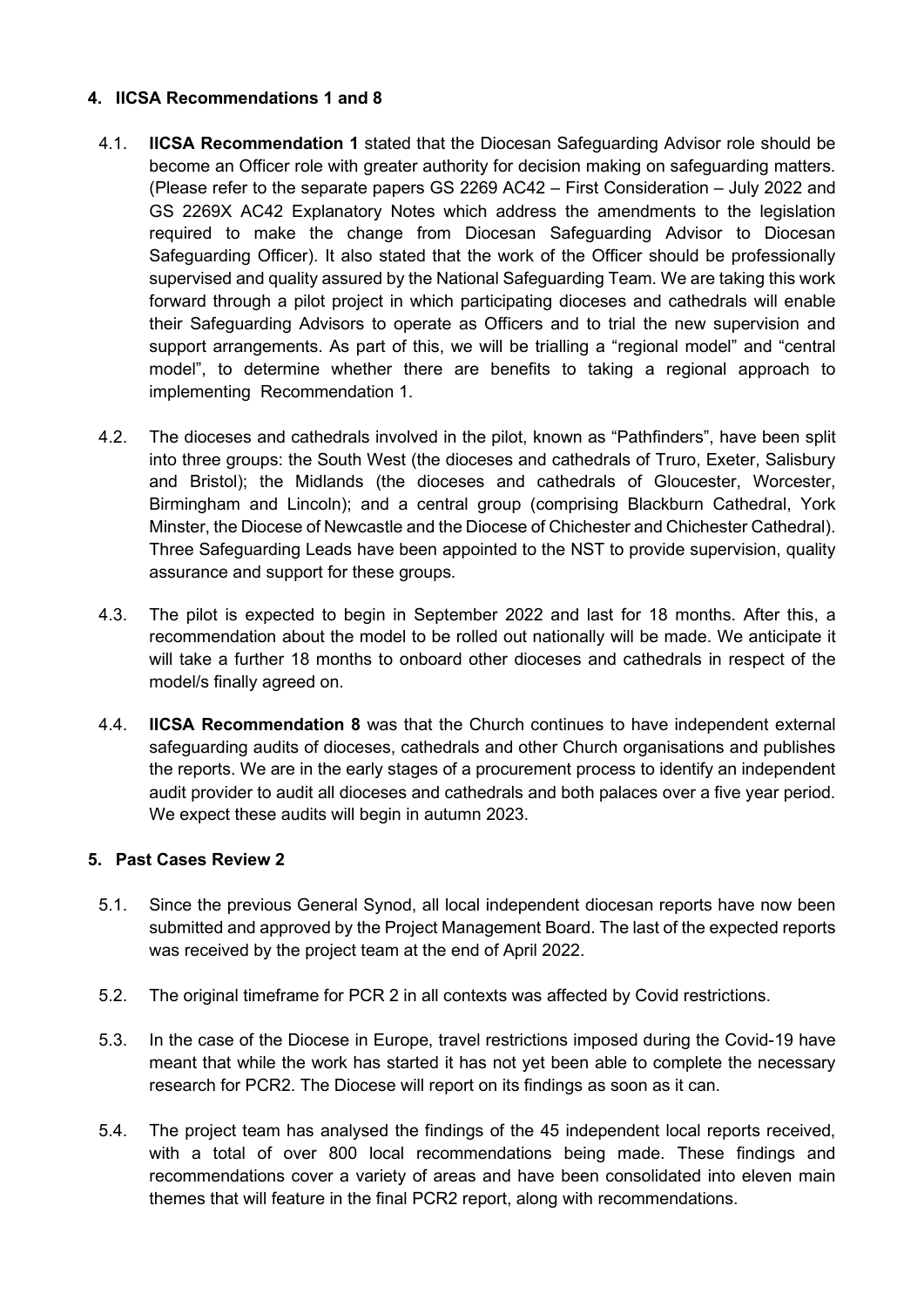- 5.5. The national report is being drafted with the assistance of a Stakeholder Group and an Editorial Group with oversight from the PCR2 Project Management Board.
- 5.6. Two Survivor Workshops have also been held to seek feedback on the expectation of the report from a survivor and victim perspective, in particular the ongoing delivery and future governance of any recommendations.
- 5.7. The NSSG now needs time to consider and ultimately approve the national report. Once this process is complete, a publication date will be identified and shared with the dioceses – it is anticipated this will be in early Autumn. The work involved in building the report from 45 independent local reports and findings is significant.
- 5.8. Dioceses will decide on a timescale and format for publishing local findings. Many have advised they are intending to do so at the same time as the publication of the national report, but this is a local decision.
- 5.9. At the time of writing the project team is working towards completion of the full final report to be submitted to the Project Management Board at the end of June. Once approved by the Board, the NSSG will consider the report and advise on a timescale for publication.

### **6. National Redress Scheme**

- 6.1. The setting up of the National Redress Scheme is a complex project. It is taking time to establish, but it is important to get it right. The Scheme is in development stage and the Project Board and the Victim and Survivor Working Group continue to meet on a regular basis to work out and define objectives, benefits and key areas of policy.
- 6.2. Two of the seven members of the project's Victim and Survivor Working Group are members of the Project Board to ensure that the voices of the Working Group are heard and given appropriate weight throughout the development of the Scheme. The Victim and Survivor Working Group's feedback has been positive and its members regularly share their views on the development of the Scheme.
- 6.3. Current work is focused on defining the scope of the Scheme, identifying likely levels of demand, considering models for the assessment and provision of financial awards and models for delivering the scheme.
- 6.4. Work will also be carried out on the assessment and implementation of non-financial redress such as accessing therapy and facilitating apologies and pastoral and spiritual support. This work is summarised on the following webpage: [Redress Scheme | The Church of England.](https://www.churchofengland.org/safeguarding/redress-scheme)

## **7. Interim Support Scheme**

- 7.1. The Interim Support Scheme (the Scheme) began supporting survivors in October 2020. It was set up as a pilot, intended to respond to the urgent and immediate needs of survivors (but not to provide them with continuous support) and running until the implementation of the Redress Scheme. Decision panels to consider applications meet fortnightly to consider the applications on a case-by-case basis, in line with the Scheme's Terms of Reference (ToR).
- 7.2. The ToR, originally approved by the Archbishops' Council in September 2021, established that the maximum period of support available to survivors would extend to two periods of six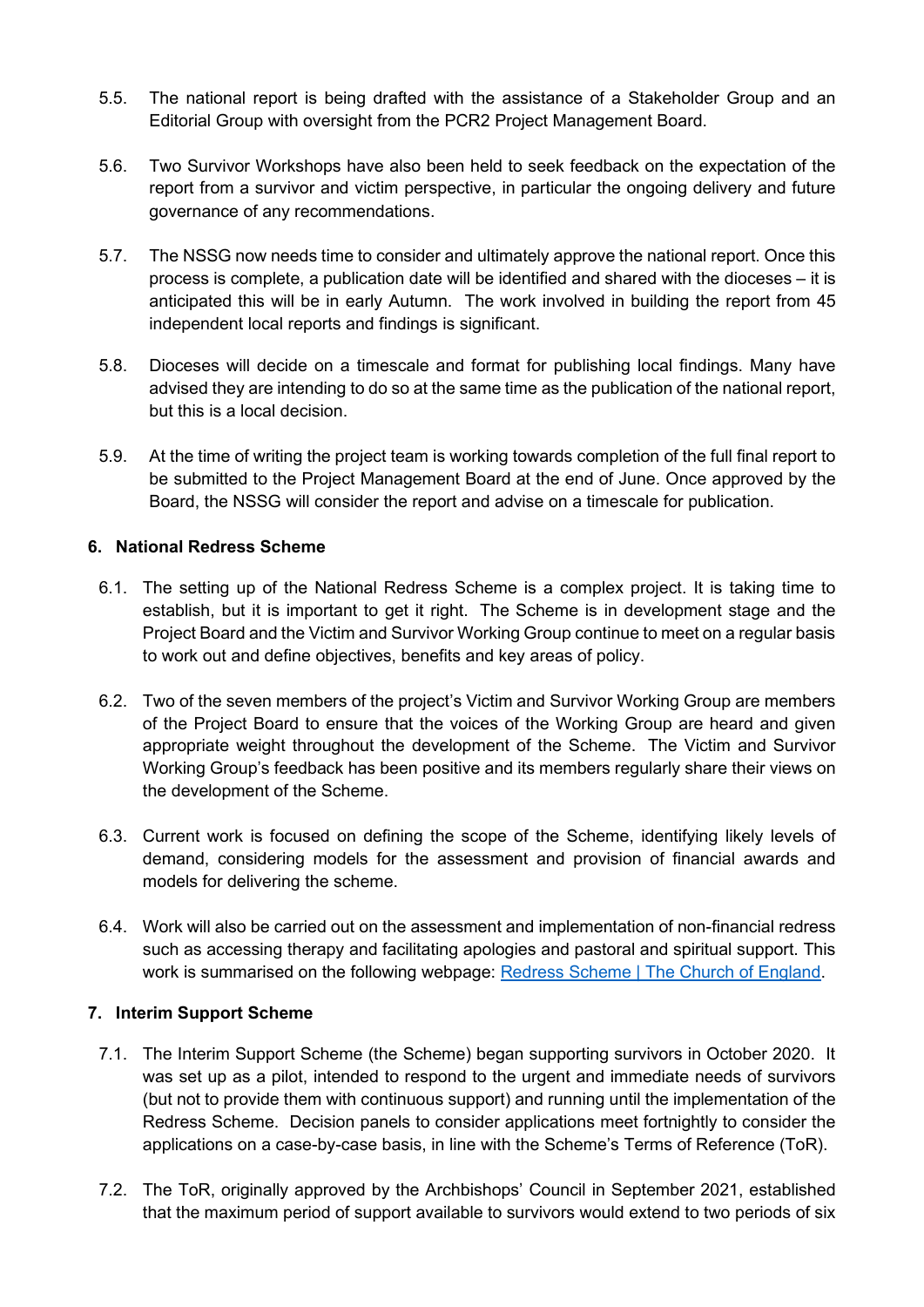months. After the Scheme was considered as the scrutiny item at the National Safeguarding Panel (NSP) meeting of March 2022, the NSP made several recommendations which included extending the therapeutic support provision, where this was required, beyond these two existing six-month periods.

- 7.3. A detailed proposal was presented to the Archbishops' Council meeting of May 2022, requesting an amendment to the Scheme's ToR. As a result of this decision, the Scheme's panel may now, taking into consideration the views of a survivor's professional psychiatric adviser, exercise its discretion in approving therapeutic support to applicants beyond the existing two six-month support periods.
- 7.4. To date, 49 victims and survivors have received an offer of assistance from the Scheme. Further victims and survivors continue to approach the Scheme for assistance.

### **8. Survivor Engagement**

- 8.1. Victims and survivors have continued to make valuable contributions to the work of the NST and enable the Church to learn from their experiences and participation. In addition to the National Redress Scheme working group, survivors are involved in the PCR2 project, consultation for the Clergy Conduct Measure (CCM) reform, development of training materials, safer recruitment and other panels.
- 8.2. The Partnerships and Engagement Lead continues to balance the work of current survivor engagement workstreams with the planning for the survivor engagement framework. The NST will run a national anonymous survey later this year to hear from any victims and survivor of abuse, including those who have not engaged with the Church previously, about how they would like to engage to develop a survivor engagement framework.
- 8.3. Alongside the final stages of developing a survivor engagement page as part of the Church of England website (where the link to the survey will be hosted), work is moving forward via colleagues in the digital team to use the 'Salesforce' platform to securely store the details of individuals who consent to participate in survivor engagement work. Survivors have particularly noted personal data security as a key area of importance to support their involvement. The process, though time consuming, aims at ensuring people's personal information is protected.

#### **9. Information Sharing**

*9.1. Recommendation 5 - Information sharing agreements between the Church of England and the Church in Wales* 

The Information Sharing Framework supported by the two information sharing agreements (one for safeguarding information and one for HR information – People System Project) are in the process of being signed by the relevant participating bodies (dioceses, cathedrals, and bishops' offices).

The training specification is being developed which will ensure an effective short training package supports the implementation, embedding and use of the Information Sharing Framework and agreements.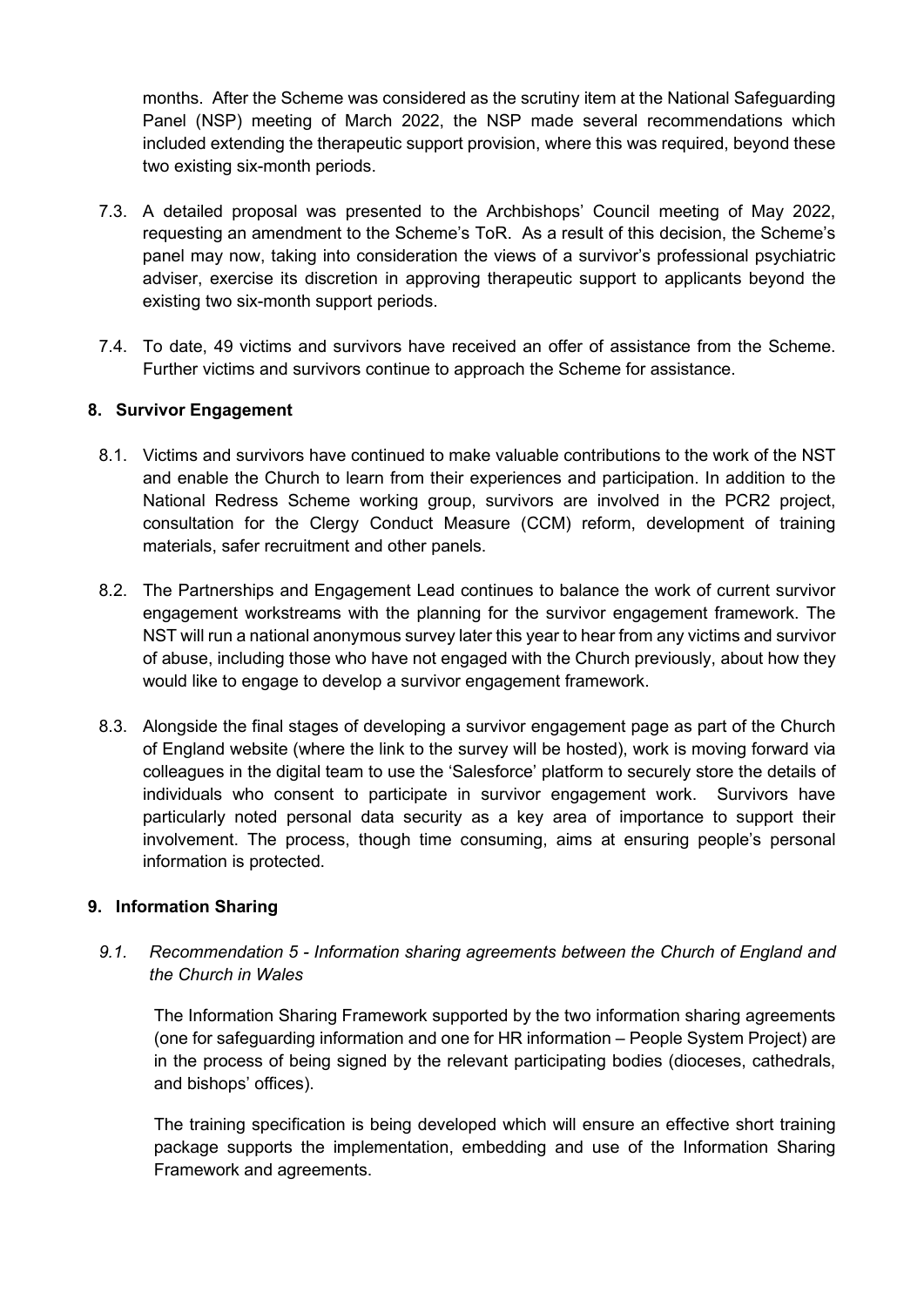*9.2. Recommendation 6- Information sharing agreements between the Church of England, Church in Wales, and statutory partners* 

A draft information sharing agreement with the police is now complete and consultation within the police and the Church of England has begun.

In terms of other statutory agencies, work with the National Association of Safeguarding Partners (TASP), who work with local Children and Adults Safeguarding Partnerships (the statutory arrangements for joint working and information sharing between local authorities, police, health services and others) continues. The Project team is presenting at the July TASP meeting.

### **10. Safe Spaces**

- 10.1. The Safe Spaces service is an ecumenical project with the Catholic Church in England and Wales. The two Churches formed a charitable company 'Safe Spaces England and Wales' (SSEW) which is responsible for commissioning the Safe Spaces service, currently being delivered by Victim Support. Safe Spaces is a free and independent support service, providing a confidential, personal and safe space for anyone who has been abused by someone in the Church or as a result of their relationship with the Church of England, the Catholic Church in England and Wales or the Church in Wales. The service is provided nationally through the Safe Spaces helpline and Live Chat for as long as service users feel they need it and it is deemed to be helpful.
- 10.2. Rocket Science Labs have been undertaking an independent evaluation of the Safe Spaces service and providing interim reports for the internal team to take learnings from mid-pilot. Evaluators have reviewed service data and surveys undertaken by Victim Support, as well as their own independent surveys with service users and service staff. The one year report was received by SSEW Directors at their meeting in December 2021 which indicated that the service is being generally well received and is proving beneficial to those who have used it. The report included a number of positive accounts, with service users reporting feeling listened to, empowered and supported. A final report will also be produced at the end of the pilot in autumn this year, which will be published and made publicly available as part of SSEW's commitment to transparency and contributing to learning in this area.
- 10.3. As the pilot will conclude in Sept 2022, discussions have begun regarding arrangements for a tender process for the next phase of the service.

#### **11. National Safeguarding Casework Management System**

- 11.1. The Archbishops' Council has committed to creating a National Safeguarding Casework Management System, for use by the National Safeguarding Team (NST), dioceses and cathedrals of the Church of England.
- 11.2. Since our last update in February 2022, we continued to experience some recruitment challenges and some minor technical issues which impacted the project. However, we have been able to strengthen the team and mitigate technical issues and aim to commence the rollout of the new system to our phase 1 participants at the end of June 2022.
- 11.3. We aim to make the system to available to the majority of dioceses and cathedrals by the end of 2022 and all legacy data migrated by March 2023.